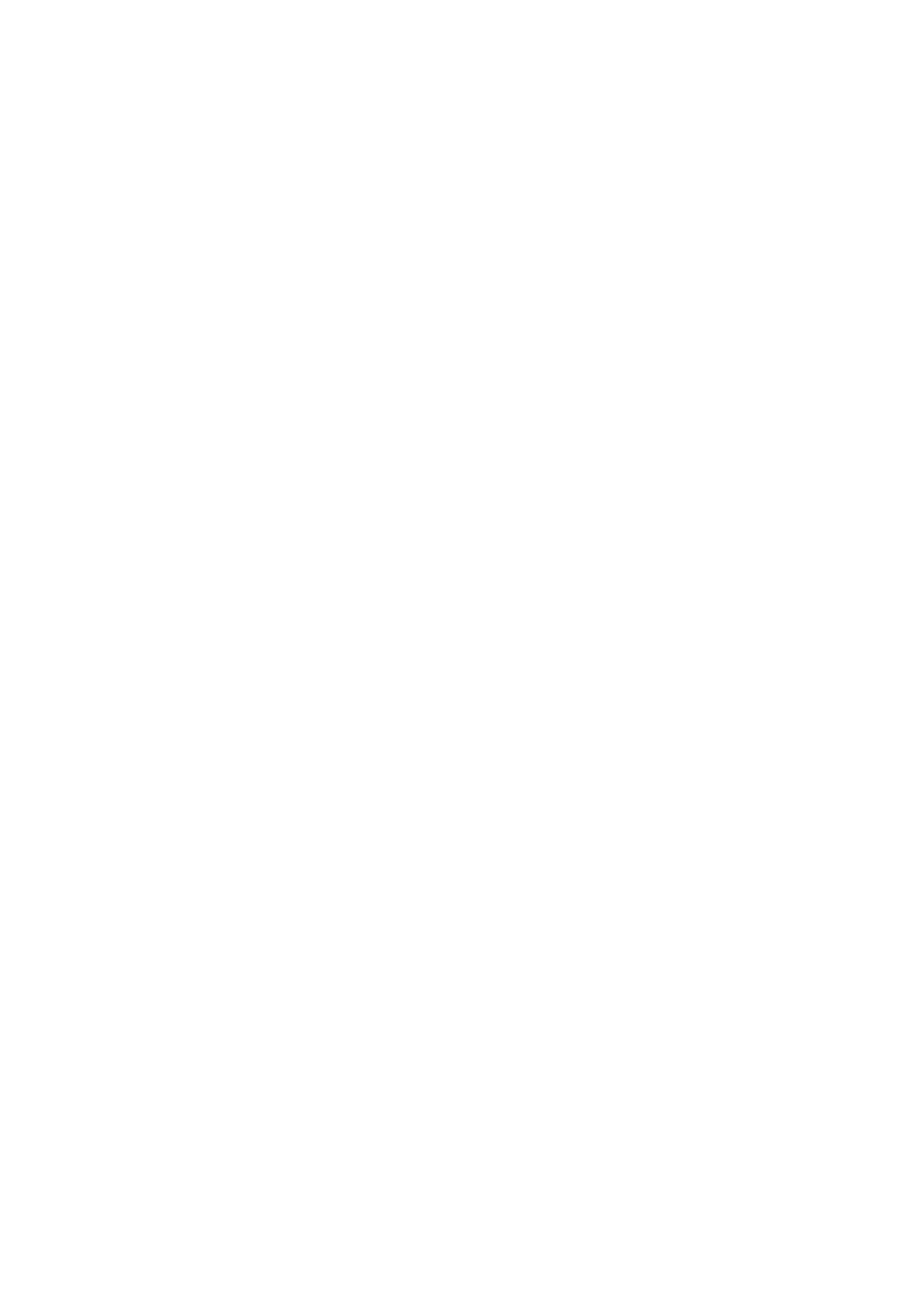## **TECHNICAL REFERENCE MANUAL**



| <b>SECTION</b> | <b>CATEGORY</b>                                       | <b>PRODUCT</b>                                                                                                        | <b>PAGE</b>        |
|----------------|-------------------------------------------------------|-----------------------------------------------------------------------------------------------------------------------|--------------------|
| $\mathbf{1}$   | <b>Conventional Blast Pots &amp;</b><br><b>Spares</b> | Single Chamber Blast Machine (100 l) - ABSC- 1684 (Remote<br>Controlled)                                              | $1 - 1$            |
|                |                                                       | Single Chamber Blast Machine (100 l) - ABSC- 1684 (Manual)<br>Single Chamber Blast Machine (2001) - ABSC-2452 (Remote | $1 - 3$            |
|                |                                                       | Controlled)                                                                                                           | $1 - 5$            |
|                |                                                       | Single Chamber Blast Machine (2001) - ABSC-2452 (Manual)                                                              | $1 - 7$            |
| $\overline{2}$ | <b>Bespoke Blasting Equipment</b>                     | Educt-O-Matic                                                                                                         | $2 - 1$            |
|                |                                                       | Circleblast                                                                                                           | $2 - 5$            |
|                |                                                       | Spinner Blast<br>Spinner Blast Carriage                                                                               | $2-9$<br>$2 - 10$  |
| 3              | <b>Blasting Pot Accessories</b>                       | Deadman Handle (DMH-125)                                                                                              | $3 - 1$            |
|                |                                                       | Deadman Handle II (DMH-125)                                                                                           | $3 - 2$            |
|                |                                                       | Deadman Handle (Mini)                                                                                                 | $3 - 3$            |
|                |                                                       | Quick Stop Deadman Handle                                                                                             | $3 - 4$            |
|                |                                                       | Abrasive Metering Valve - Micro Valve (MGV)                                                                           | $3 - 5$            |
|                |                                                       | Pneumatic Abrasive Metering Valve N/C (Thomson Valve I)<br>Pneumatic Abrasive Metering Valve N/C (Thomson Valve II)   | $3 - 7$            |
|                |                                                       | Steel Grit Valve / Pinch Valve (SGV)                                                                                  | $3-9$<br>$3 - 11$  |
|                |                                                       | <b>Glen Ball Valve</b>                                                                                                | $3 - 12$           |
|                |                                                       | Remote Control Valve with Silencer (RCV-125)                                                                          | $3 - 13$           |
|                |                                                       | Remote Control Valve with Silencer II (RCV-125)                                                                       | $3 - 15$           |
|                |                                                       | Remote Control Valve - Silencer - RCV-125                                                                             | $3-17$             |
|                |                                                       | Water Filter / Moisture Separator                                                                                     | $3 - 18$           |
| 4              | <b>Blasting Nozzles &amp; Holders</b>                 | Tungsten Carbide Long Venturi Nozzle with Polyurethane Jacket                                                         | $4 - 1$            |
|                |                                                       | Tungsten Carbide Stick-up Nozzles with Aluminium Jacket                                                               | $4 - 2$            |
|                |                                                       | Tungsten Carbide Angle Nozzles with Aluminium Jacket<br>Tungsten Carbide Spinnerblast Nozzles with Aluminium Jacket   | $4 - 3$<br>$4 - 4$ |
|                |                                                       | Tungsten Carbide Square Nozzle with Polyurethane Jacket                                                               | $4 - 5$            |
|                |                                                       | Wetblast Attachment (Water Rose)                                                                                      | $4 - 6$            |
|                |                                                       | <b>Nozzle Holders</b>                                                                                                 | $4 - 7$            |
| 5              | <b>Blast Hose &amp; Hose Couplings</b>                | <b>Abrasive Blast Hose</b>                                                                                            | $5 - 1$            |
|                |                                                       | Air Supply Hose                                                                                                       | $5 - 2$            |
|                |                                                       | <b>Blast Hose Couplings</b>                                                                                           | $5 - 3$            |
|                |                                                       | <b>Machine Couplings</b>                                                                                              | 5-4                |
|                |                                                       | <b>Quick Claw Coupling</b><br><b>Quick Connect Couplings</b>                                                          | $5 - 5$<br>$5-6$   |
|                |                                                       | <b>Quick Connect Plugs</b>                                                                                            | 5-7                |
|                |                                                       | <b>Brass Hose Fittings</b>                                                                                            | $5 - 8$            |
|                |                                                       | <b>Hose Clamps</b>                                                                                                    | $5-9$              |
|                |                                                       | <b>Hose Assemblies</b>                                                                                                | $5 - 10$           |
| 6              | <b>Vacuum Systems</b>                                 | 55 Gallon Dual Vacuum Head                                                                                            | $6-1$              |
|                |                                                       | Vacuum Gun                                                                                                            | $6 - 2$            |
| 7              | <b>Blast Lights</b>                                   | Nozzle Blast Lights 12V - 20 WATT                                                                                     | 7-1                |
|                |                                                       | Nozzle Blast Lights 12V and 24V - 20 WATT                                                                             | $7-2$              |
|                |                                                       | <b>Blast Lights</b>                                                                                                   | $7-3$              |
| 8              | <b>Aftercoolers</b>                                   | Aftercoolers                                                                                                          | $8 - 1$            |
|                |                                                       |                                                                                                                       |                    |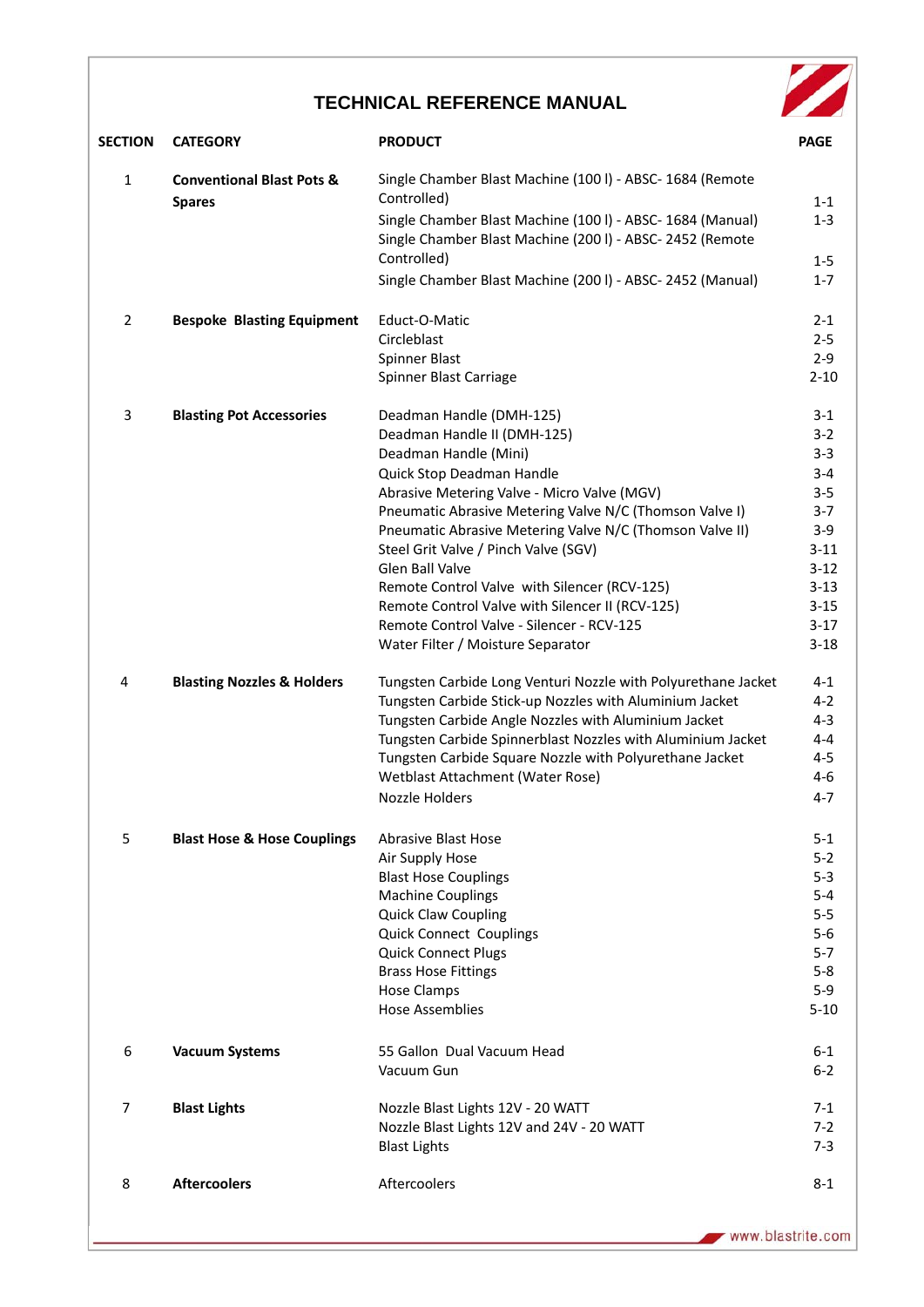## **TECHNICAL REFERENCE MANUAL**

| <b>TECHNICAL REFERENCE MANUAL</b> |                                  |                                                                                                                                                     |                    |  |  |  |
|-----------------------------------|----------------------------------|-----------------------------------------------------------------------------------------------------------------------------------------------------|--------------------|--|--|--|
| <b>SECTION</b>                    | <b>CATEGORY</b>                  | <b>PRODUCT</b>                                                                                                                                      | <b>PAGE</b>        |  |  |  |
| 9                                 | <b>Ventilation Equipment</b>     | Venturi-Style Pneumatic Air Blowers                                                                                                                 |                    |  |  |  |
| 10                                | <b>Blasting Safety Equipment</b> | Extreme Sandblast Panorama Blast Helmet                                                                                                             | $10-1$             |  |  |  |
|                                   |                                  | Sandblast Helmet Astro                                                                                                                              | $10-3$             |  |  |  |
|                                   |                                  | Airline-Series Helmet Air Filter with Filter Cartridge                                                                                              | $10-5$             |  |  |  |
|                                   |                                  | <b>Climate Control Tube</b>                                                                                                                         | $10-7$             |  |  |  |
| 11                                | <b>Airless Spray Systems</b>     | Graco NXT Xtreme Sprayer - Heavy Duty Cart                                                                                                          | $11 - 1$           |  |  |  |
|                                   |                                  | <b>Graco NXT Air Motor</b>                                                                                                                          | $11-3$             |  |  |  |
|                                   |                                  | <b>Graco NXT Air Valve</b>                                                                                                                          | $11-5$             |  |  |  |
|                                   |                                  | <b>Graco King Air Motor</b>                                                                                                                         | $11 - 7$           |  |  |  |
|                                   |                                  | Graco NXT & King Xtreme Pump Lower 145cc with Built-in Filter                                                                                       | $11-9$             |  |  |  |
|                                   |                                  | Graco NXT & King Xtreme Pump Lower 180cc with Built-in Filter                                                                                       | $11 - 11$          |  |  |  |
|                                   |                                  | Graco NXT & King Xtreme Pump Lower 220cc with Built-in Filter                                                                                       | 11-13<br>$11 - 15$ |  |  |  |
|                                   |                                  | Graco NXT & King Xtreme Pump Lower 250cc with Built-in Filter                                                                                       | $11 - 17$          |  |  |  |
|                                   |                                  | Graco NXT & King Xtreme Pump Lower 290cc with Built-in Filter<br>Graco NXT Xtreme Pump Lower: Packing Kits, Fluid Drain Valve &<br><b>Strainers</b> | 11-19              |  |  |  |
|                                   |                                  | Graco NXT Xtreme Pump Lower: Packing Kits, Fluid Drain Valve &<br><b>Strainers</b>                                                                  | $11 - 20$          |  |  |  |
|                                   |                                  | Graco 63:1 Silver Line Lower                                                                                                                        | $11 - 21$          |  |  |  |
|                                   |                                  | Graco 45:1 Silver Line Lower                                                                                                                        | 11-23              |  |  |  |
| 12                                | <b>Spray Guns</b>                | Air Spray Guns                                                                                                                                      | $12 - 1$           |  |  |  |
|                                   |                                  | XTR-7 Airless Spray Gun (7250 psi)                                                                                                                  | $12-3$             |  |  |  |
|                                   |                                  | Pole Gun with Cleanshot Shut-Off Valve                                                                                                              | $12 - 5$           |  |  |  |
|                                   |                                  | Cleanshot Shut-Off Valve                                                                                                                            | $12 - 7$           |  |  |  |
|                                   |                                  | Silver Plus Spray Gun                                                                                                                               | $12-9$             |  |  |  |
| 13                                | <b>XHD Nozzles</b>               | <b>XHD Reverse Tip Nozzles</b>                                                                                                                      | $13-1$             |  |  |  |
| 14                                | <b>Spray Hoses</b>               | Graco Spray Hoses                                                                                                                                   | $14-1$             |  |  |  |
| 15                                | <b>Bespoke Painting Systems</b>  |                                                                                                                                                     |                    |  |  |  |
| 16                                | <b>Paint Safety Equipment</b>    | Paint Spray Helmet - Miniatura<br>Airline-Series Helmet Air Filter with Filter Cartridge                                                            | $16-1$<br>$16 - 2$ |  |  |  |
| 17                                | <b>Painting Lights</b>           |                                                                                                                                                     |                    |  |  |  |

www.blastrite.com